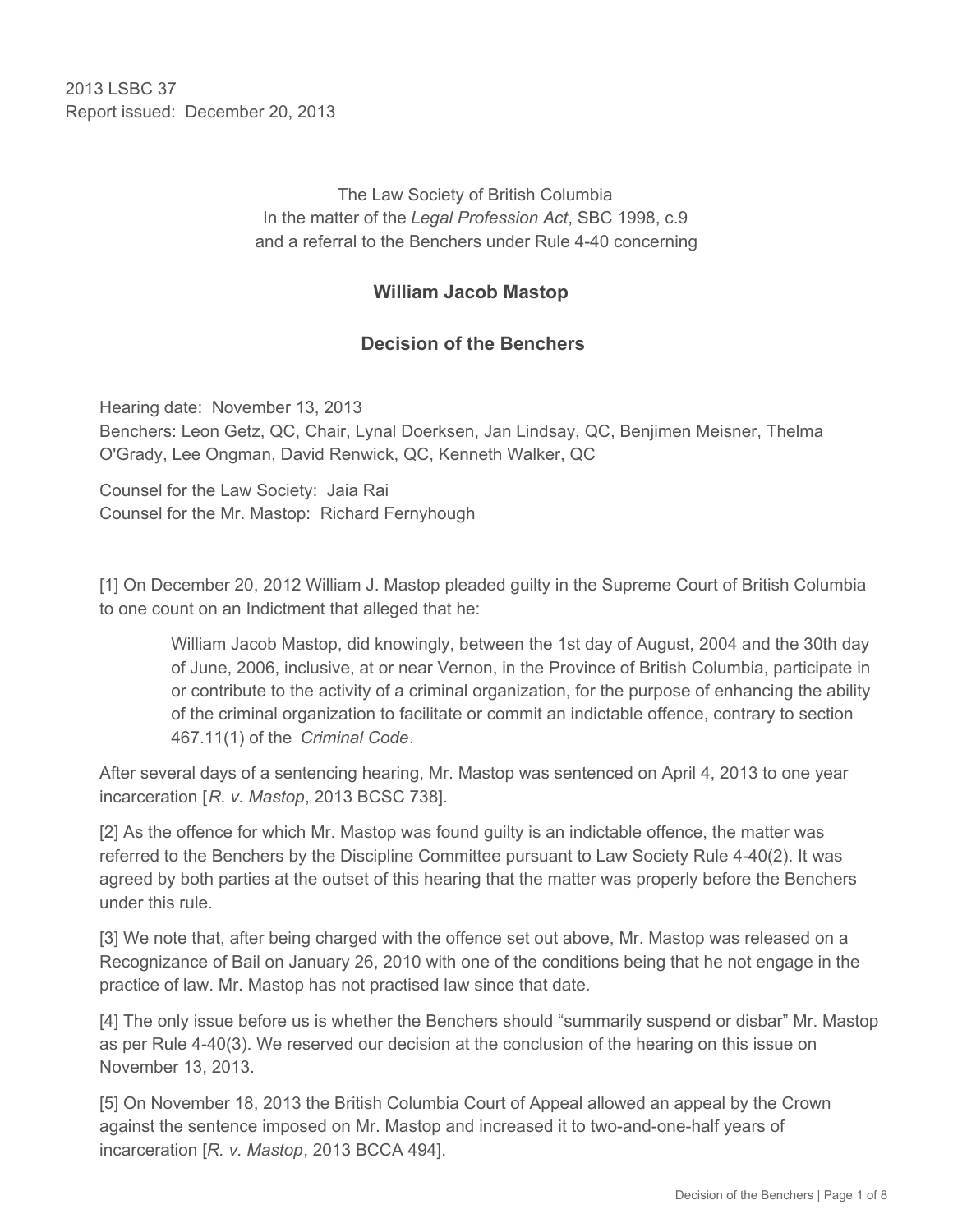[6] In view of this we invited counsel to make any further written submissions they might consider appropriate, and both did so.

[7] We have considered those submissions. On reflection, however, we have come to the conclusion that the Court of Appeal decision to increase Mr. Mastop's sentence has no bearing on the decision we must make. In our opinion, it is the conviction and the conduct of the lawyer that is determinative of the appropriate disposition under our legislative framework, not the sentence of another tribunal.

## **CIRCUMSTANCES OF THE** *CRIMINAL CODE* **OFFENCE**

[8] The facts upon which Mr. Mastop was convicted are found in the decision of the trial judge referred to above. Without going into exhaustive detail, the pertinent facts are these:

1. At all material times Mr. Mastop was a practising lawyer with the Law Society of British Columbia and practised in Vernon.

2. One of Mr. Mastop's clients, Peter Manolakos, was the acknowledged leader of a criminal organization known as "the Greeks". This organization was involved in the trafficking of illegal drugs such as cocaine and heroin.

3. Mr. Manolakos, along with four other members of the Greeks, was charged with the murder of three individuals.

4. During the course of the murder investigations, the police intercepted conversations between Mr. Mastop and members of the Greeks. Over 300 intercepted conversations were entered as evidence.

5. Through these intercepts it was learned that Mr. Mastop, while representing another client, had received from the Crown a document generally referred to as an "Information to Obtain" ("ITO").

6. An ITO is an affidavit sworn by a peace officer in order to obtain a search warrant. The information in the ITO can be of a sensitive nature as it may include information from a confidential source or an informer about the criminal activity of a suspect. In the criminal drug world the revelation of an informant's identity can have serious consequences to the informant including bodily harm or death.

7. Mr. Mastop gave the ITO to Mr. Manolakos. Mr. Manolakos was interested in the ITO for the purpose of trying to determine the informant's identity.

8. There was no evidence to suggest that, by providing the ITO to Mr. Manolakos, any harm was suffered by anyone. However, Mr. Mastop knew that, if the identity of an informer was revealed, the informer could face serious violent consequences.

9. On two occasions Mr. Mastop, himself an experienced marksman and a member of a Vernon gun club, took members of the Greeks to his gun club as guests. Mr. Mastop also had in his possession a rifle that belonged to one of the Greeks but had been given to him for repair.

10. There were numerous other incidents not specifically described that showed Mr. Mastop's willingness to aid the members of this criminal organization. (See para. 39 of the trial judge's decision.)

# **POSITION OF THE RESPONDENT**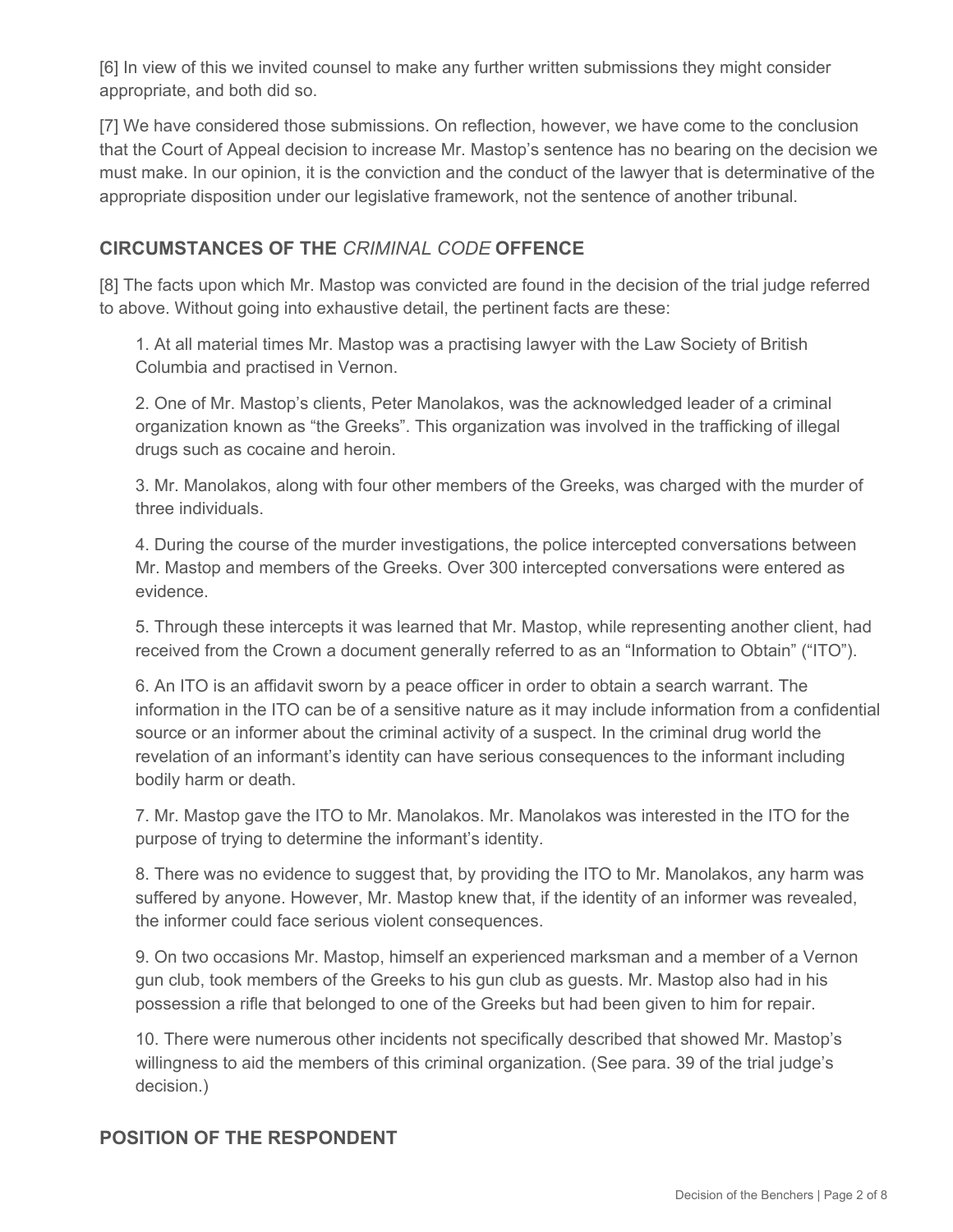[9] Mr. Mastop asserts that Rule 4-40 is discretionary and does not require the Benchers to suspend or disbar him. Being convicted of an indictable offence only allows the Benchers to proceed in a summary fashion without the requirement for a full hearing.

[10] Mr. Mastop points out that the offence he pleaded guilty to is a relatively new provision of the *Criminal Code*, having been proclaimed in 2002, only two years from the start of the offence date, and but for this enactment, Mr. Mastop would not have been charged. The impugned conduct is not, in and of itself, criminal. In other words, the same conduct in aid of another person (or a non-criminal organization) would not have attracted a criminal charge.

[11] Further, the offence (a breach of s. 467.11) to which Mr. Mastop pleaded guilty is the least serious of the "trilogy" of enactments that relate to conduct "in aid of a criminal organization". The maximum penalty under s. 467.11 is five years. The maximum penalties under s. 467.12 and s. 467.13 are 14 years and life imprisonment respectively. Each section requires a higher level of moral blameworthiness and thus attracts a higher maximum penalty.

[12] Section 467.11 does not require the Crown to prove that there were any consequences as a result of the impugned conduct. The conduct may, in fact, have been of no benefit to the criminal organization at all.

[13] Further, Mr. Mastop notes that, as s. 467.11 is a relatively new provision, there was no guiding case law and the legislation was not held constitutionally sound until 2009 in *R. v. Beauchamp*, 2009 CanLII 37720, [2009] OJ No. 3006.

[14] Moreover, section 467.11 is not classified as an "Offence Against the Administration of Law and Justice", the title of Part IV of the *Criminal Code* wherein the offences of perjury (s.131), fabricating evidence (s. 137), obstruction of justice (s. 139), swearing false affidavits (s. 138) and public mischief (s. 140) are found. Section 467.11 is found in Part XIII of the *Criminal Code*, which is entitled "Attempts – Conspiracies – Accessories". Thus, Mr. Mastop asserts this Panel should not conclude that this is an offence that strikes at the heart of the administration of justice.

[15] Mr. Mastop agrees that "it was foreseeable that his conduct could have the effect of assisting the criminal organization, and this was what led to the guilty plea." He asserts, however, that his motivation was to "simply assist his clients" and not to assist the criminal organization to commit an indictable offence.

[16] Mr. Mastop says that he is no danger to the public he has learned his lesson and he will not commit this offence again. Indeed, the trial judge said as much (at para. 57). Mr. Mastop provided an impressive list of character references from family, friends, former clients and colleagues.

[17] Nonetheless, Mr. Mastop recognizes that, at the very least, a suspension is warranted in this case. In support of this he relies on the case of *Law Society of BC v. Ogilvie*, [1999] LSBC 17, [1999] LSDD No. 45, at para. 18 of the decision on penalty, where the panel held that "the ultimate penalty of disbarment is reserved for those instances of misconduct in which prohibition from practice is the only means by which the public can be protected from further acts of misconduct."

[18] Mr. Mastop also drew our attention to several cases where a lawyer has been convicted of a criminal offence and yet not disbarred. These cases are:

*Law Society of BC v. Watt*, [2000] LSBC 19, [2001] LSDD No. 4;

*Law Society of Upper Canada v. Mills*, 2005 ONLSHP 0005, [2005] LSDD No. 9;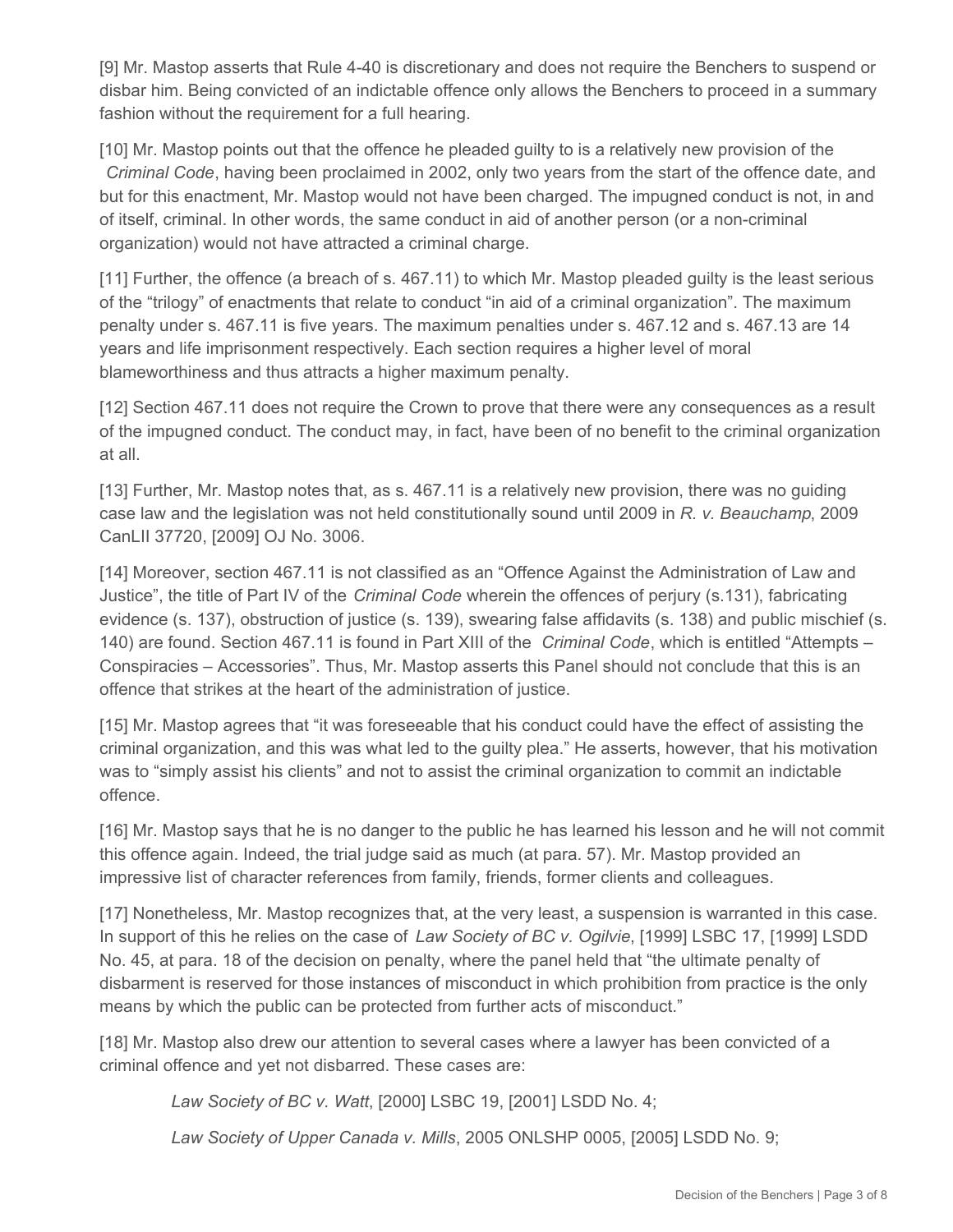# **POSITION OF THE LAW SOCIETY**

[19] The Law Society seeks Mr. Mastop's disbarment on the basis that his conduct is so serious that, despite any mitigating factors, disbarment is required in order to protect the public and the integrity of the legal profession.

[20] In this connection, the Law Society invokes the provisions of sections 3(b) and 14(2) of the *Legal Profession Act* that is the statutory basis of our responsibility for the governance of the legal profession:

3 It is the object and duty of the society to uphold and protect the public interest in the administration of justice by

...

(b) ensuring the independence, integrity, honour and competence of lawyers, …

14(2) A member in good standing of the society is an officer of all courts of British Columbia.

[21] Further, as an officer of the court, a lawyer is "an officer assisting in the administration of justice" and a lawyer is "required to uphold the law; he is also under a duty not to subvert the law." Orkin, *Legal Ethics: A Study of Professional Conduct* (Toronto: Cartwright & Sons Ltd., 1957 at pp. 12-13, 17).

[22] The Law Society urges the Benchers to be guided by the following principles:

1. The purpose of this proceeding is not to punish Mr. Mastop but to protect the public, maintain high professional standards and preserve public confidence in the legal profession. As was stated in *Law Society of BC v. Hammond*, 2004 LSBC 32 at para. 23:

[23] We are mindful of the requirement imposed upon the Benchers of the Law Society by Section 3 of the *Legal Professional Act* [sic] which requires that the legal profession be governed in the best interests of the public. We note in Gavin MacKenzie's publication *Lawyers and Ethics: Professional Responsibility and Discipline*, (Carswell, 1993) under the general heading "Purposes of Discipline Proceedings", the following appears:

The purposes of Law Society discipline proceedings are not to punish offenders and exact retribution, but rather to protect the public, maintain high professional standards, and preserve public confidence in the legal profession. In cases which professional misconduct is either admitted or proven, the penalty should be determined by reference to these purposes. If a lawyer has committed a criminal offence, it is for the criminal courts, not the legal profession, to inflict punishment. All sanctions necessarily have punitive effects, which are tolerable results of the protective and deterrent functions of the discipline process. The goals of the process are, nevertheless, non-punitive.

2. The more serious the misconduct the more likely is disbarment. Continuing the quote from MacKenzie in *Hammond*, (supra), at para. 23:

> The seriousness of the misconduct is the prime determinant of the penalty imposed. In the most serious cases, the lawyer's right to practice will be terminated regardless of extenuating circumstances and the probability of reoccurrence. If the lawyer misappropriates a substantial sum of client's money, that lawyer's right to practice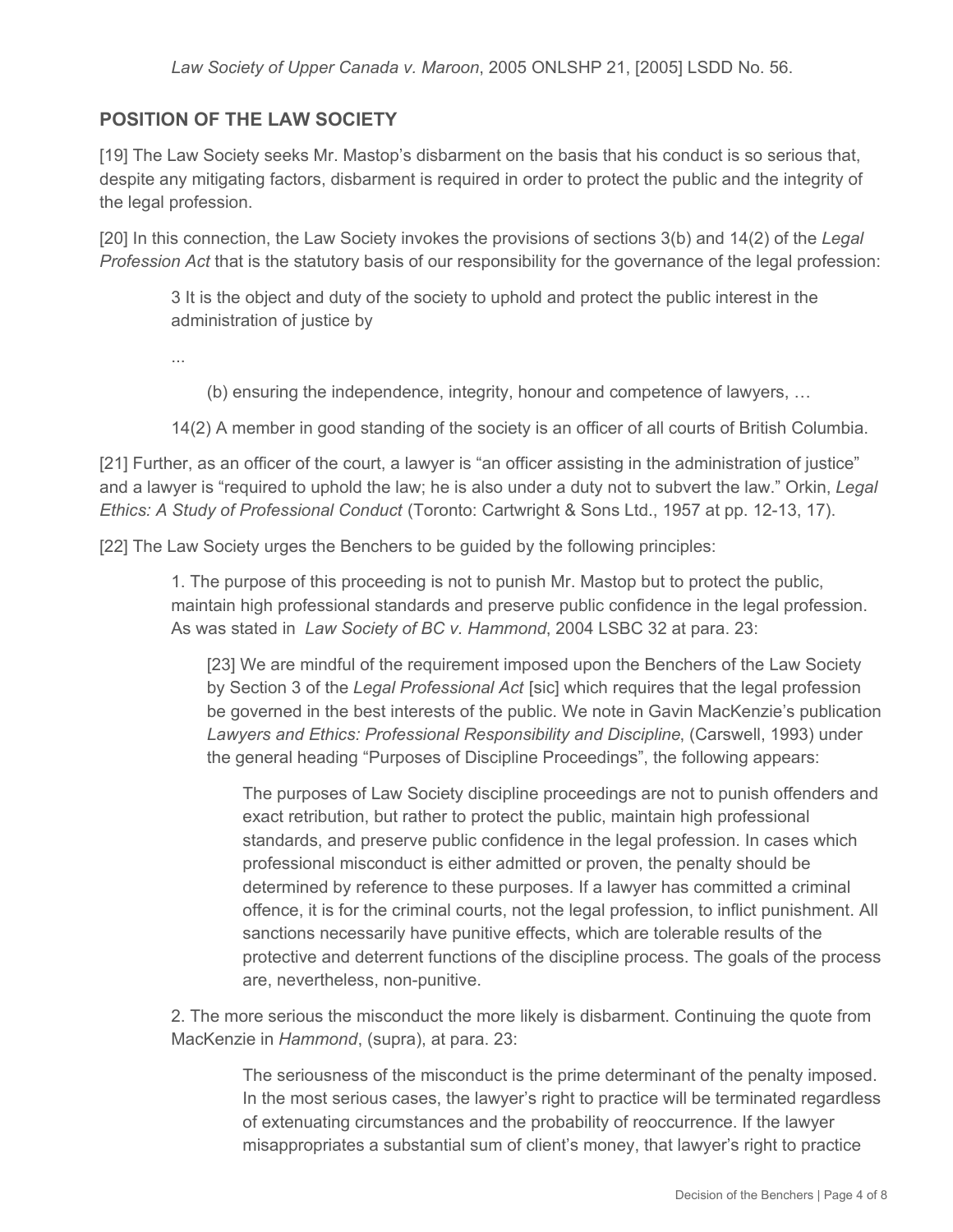will almost certainly be terminated, for the profession must protect the public against the possibility of a reoccurrence of the misconduct, even if that possibility is remote. Any other result would undermine public trust in the profession.

3. Conduct that undermines the public confidence in the integrity of the profession is of paramount importance in determining disciplinary action. See: *Law Society of BC v. Power*, 2009 LSBC 23; *Adams v. Law Society of Alberta*, 2000 ABCA 240; *Bolton v. Law Society*, [1994] 2 All ER 486 (CA).

4. Protection of the public means more than the risk that, if the lawyer is permitted to continue to practise law, he may commit a similar offence. This factor includes the principle of general deterrence, and the message the Benchers are sending to the profession and the public generally. The Law Society refers to *McGuire v. Law Society of BC*, 2007 BCCA 442, in which the Court of Appeal upheld the panel's decision to disbar and quoted the panel's decision at para. 8:

[24] The second reason relates to the protection of the public. *We accept that disbarment is a penalty that should only be imposed if there is no other penalty that will effectively protect the public* . Protecting the public, however, is not just a matter of protecting [Mr. McGuire's] clients in future. … In our view, the public is entitled to expect that the severity of the consequences reflect the gravity of the wrong. Protection of the public lies not only in dealing with ethical failures when they occur, but also in preventing ethical failures. In effect, the profession has to say to its members, "Don't even think about it."

[emphasis added by Court of Appeal]

5. Mitigating circumstances play a limited role in determining the appropriate sanction when the conduct is serious. As the Review Panel held in *Law Society of BC v. Hordal*, 2004 LSBC 36:

[68] We note that this Respondent produced at the Hearing an unprecedented array of letters of support from his colleagues at the Bar in the community in which he practises. The support was characterized as coming from virtually every lawyer of significance in the community in which this member conducted his practice. It is also true that these letters of support were generated from members of the Bar who were fully apprised of the circumstances of the Respondent's misconduct. It is clear that this significant outpouring of support for the Respondent had a bearing upon the Hearing Panel as well it should have done.

[69] It is however improper to confuse popularity with probity. Most letters of support noted that this conduct was out of character for this Respondent. The apparent inconsistency of that observation appeared to be lost on many of the members providing letters of support. They were faced with two essentially identical and concurrent events of misconduct within twelve months of each other, and in those circumstances it must be difficult to suggest that this conduct is out of character. It is clear that this is a very popular member of the community Bar in which he practises. It is however also true that he has significantly impaired the reputation of the legal profession in that community by this conduct. That misconduct must be identified, criticized and penalized in an appropriate manner.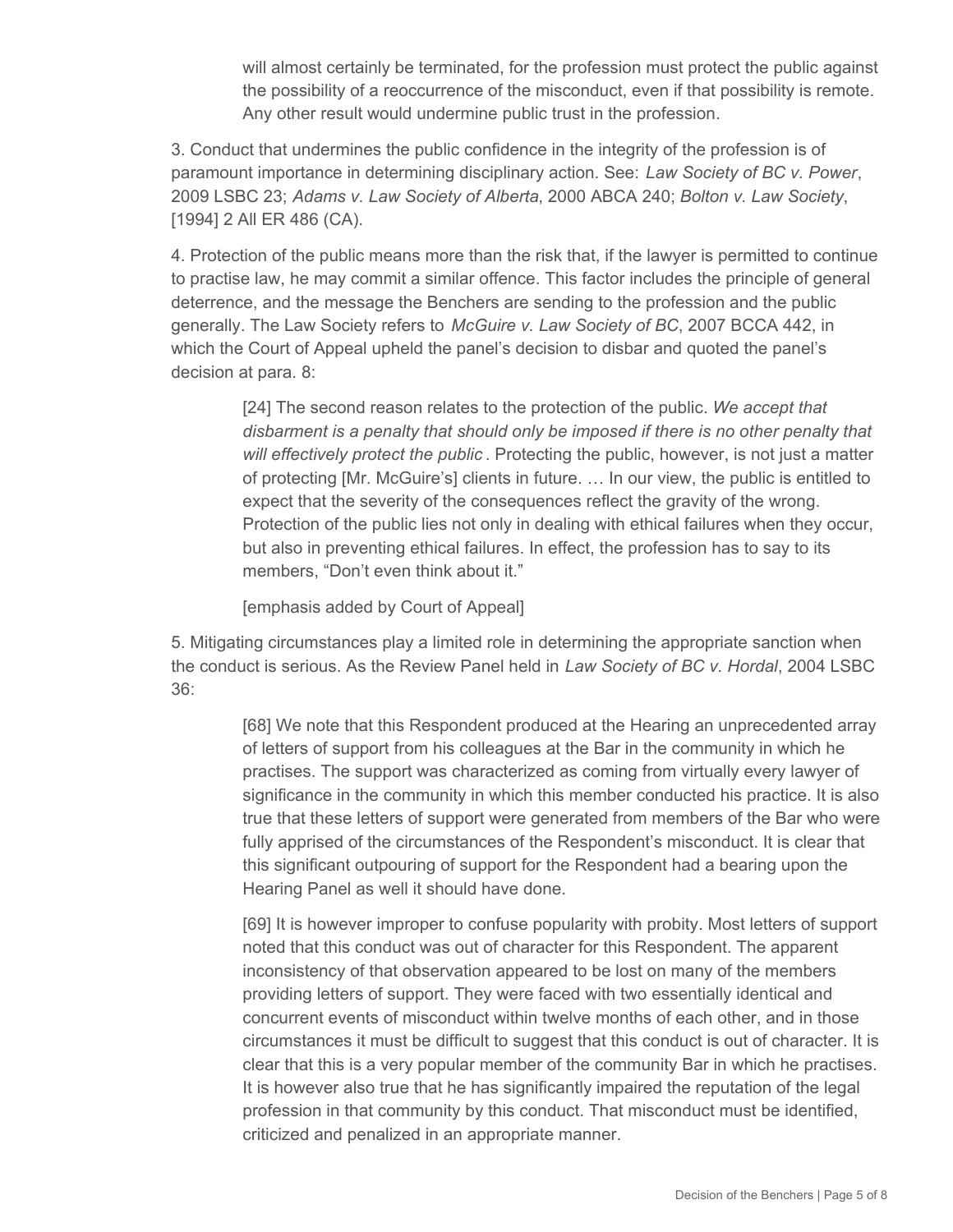[23] The Law Society referred the Benchers to cases where lawyers have been disbarred for criminal conduct:

*Law Society of BC v. Zoraik*, 2013 LSBC 13; *Law Society of Upper Canada v. Li*, 2010 ONLSHP 6; *Nova Scotia Barristers' Society v. Calder*, 2012 NSBS 2; *Law Society of Manitoba v. MacIver*, [2003] LSDD No. 29; *Law Society of Upper Canada v. Colmand*, [1998] LSDD No. 103; and *Law Society of Upper Canada v. Wijesinka*, [1998] LSDD No. 89.

# **DISCUSSION**

[24] Mr. Mastop correctly points out that s. 467.11 is the least serious of the three sections already referred to above. While this section does not require that the underlying conduct be criminal in-and-of itself, and there is no requirement that harm be done or proven to be done as a result of the conduct, this does not end the matter.

[25] As an example, murder is the most serious criminal offence for the taking the life of another. There are less serious criminal offences for causing the death of another (such as manslaughter, criminal negligence or impaired driving causing death) but, merely because they are less serious than murder, it does not follow that a lawyer could not be disbarred for committing something less than murder.

[26] We fail to see how the placement of s. 467.11 in one part of the *Criminal Code* or another matters in this case. It simply does not follow that, because s. 467.11 does not fall under Part IV of the *Criminal Code* and is not, therefore, an offence against the "Administration of Law and Justice", it should be considered less serious. That was certainly the view of the trial judge, who characterized Mr. Mastop's offence as "undermining the system of justice" (at para. 89). Any number of offences can "strike at the heart of justice" without being an offence against the administration of law and justice. For example, treason (s. 46) is not found under Part IV, but it is difficult to imagine an offence that does more to strike at the heart of law and justice. We hasten to add that we do not seek to equate Mr. Mastop's conduct with treason.

[27] Mr. Mastop asserted before us that he was simply assisting the Greeks, but without any intent to facilitate the commission by them of an indictable offence. He explained his guilty plea on the basis that "it was foreseeable that his conduct could have the effect of assisting the criminal organization" (Respondent's Submissions, para. 27); and that he "inadvertently" "crossed the line into prohibited conduct" (Respondent's Submissions para. 31).

[28] This is difficult to square with the trial judge's decision. At para. 11 the court held:

Mr. Mastop's guilty plea is an acknowledgement of the essential elements of the offence. More specifically, it is an acknowledgment that between August 1, 2004, and June 30, 2006, he contributed to or assisted in the activities of the Greeks, knowing that they were a criminal organization, and that *his assistance had the purpose* of enhancing their ability to facilitate or commit an indictable offence or offences.

#### [emphasis added]

[29] And in the case of *R. v. Beauchamp*, (supra), the court held, at para. 95, for the crown to prove the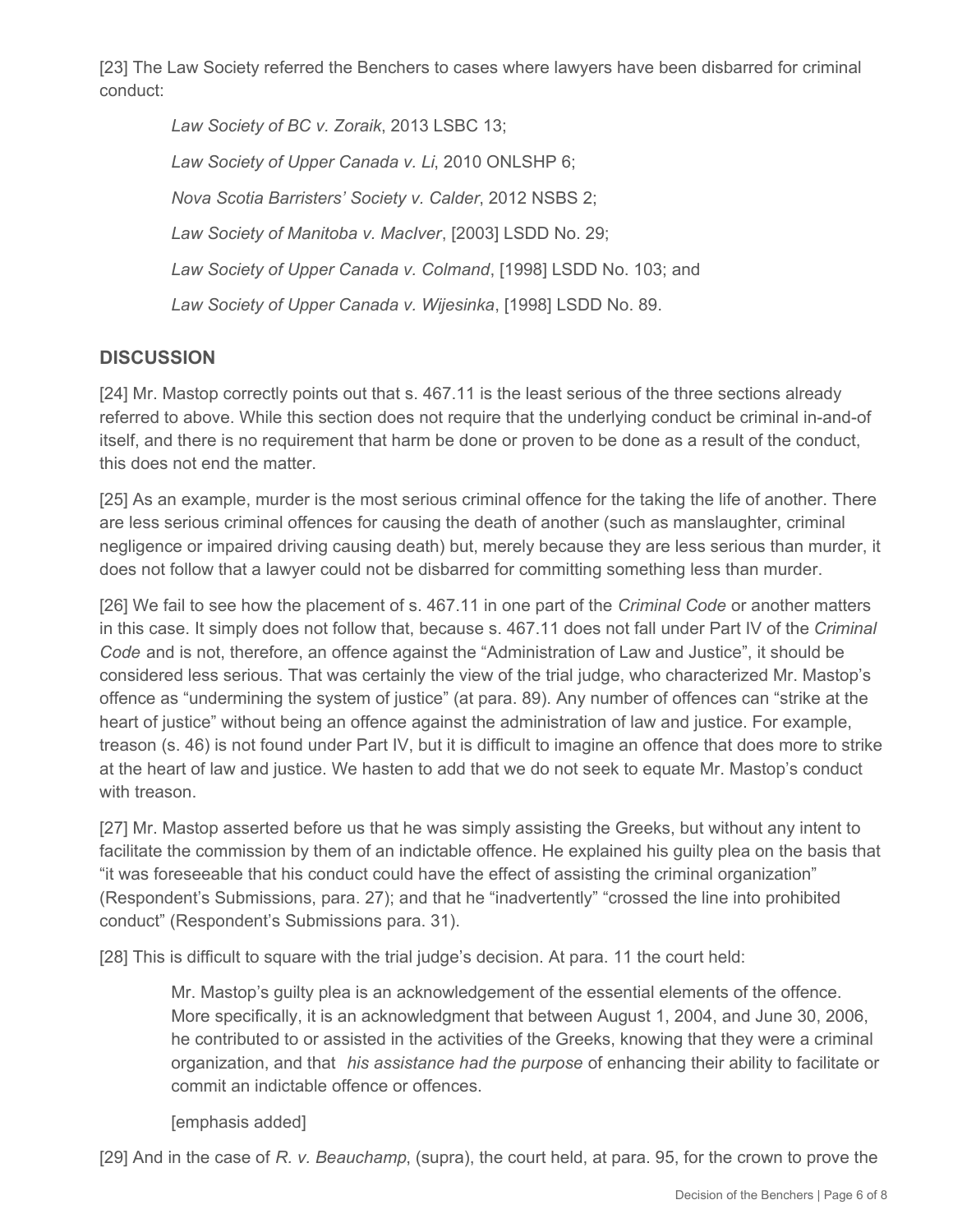offence "that mere recklessness of the accused is not a sufficient mental element."

[30] The proposition that s. 467.11 (and s.467.12 and s.467.13) are novel offences and therefore mitigate Mr. Mastop's culpability or blameworthiness has no support in law. At some stage in history all offences are new. Even if there were such a principle, Mr. Mastop would not benefit much by it. It is difficult to imagine someone in a better position to know what the law is in this area than Mr. Mastop, a seasoned criminal lawyer.

[31] The Benchers are bound by the conviction and the facts as set out in the trial judge's decision - Mr. Mastop was not guilty of a mere "lack of judgment and foresight." He knew that the Greeks were a criminal organization, and he well knew what criminal activity they were involved in. These facts alone should have given him some pause about his relationship with the members of that criminal organization. There is nothing on the record to suggest that he ever questioned or sought advice on how he should provide services to the Greeks.

[32] Mr. Mastop's characterization of his behaviour in the "ITO" and "gun club" incident cannot be accepted either. Although no harm was proven to have been caused by Mr. Mastop providing the ITO to Mr. Manolakos, we do not see that as a mitigating factor. On the contrary, in our view, it is simply the absence of an aggravating factor. Mr. Mastop had no way of knowing when he provided the ITO to the criminal organization that no harm would become of that information. He was present when Mr. Manolakos discussed the ITO with two others, and although he did not participate in the discussion, it was clear that Mr. Manalokas was trying to determine who the informants might be. It is difficult to give credence to the proposition that Mr. Mastop gave no thought to the possibility of harm to the informer if his identity were revealed. Put differently, we find it difficult to characterize Mr. Mastop's conduct in this connection as anything but a deliberate attempt to assist a criminal organization in committing an indictable offence.

[33] We agree that, if Mr. Mastop were permitted to practise law, it is highly unlikely that he would commit such an offence again. We are also aware of his lack of a prior record, criminal or disciplinary, and the numerous letters of support put before the trial judge and before us.

[34] The question is: does any of this matter?

[35] Disbarment is not reserved solely for the worst case and the worst offender, as was held in *Adams v. Law Society of Alberta*, 2000 ABCA 240 (and followed in *Power*, (supra) at para. 11:

It is therefore erroneous to suggest that in professional disciplinary matters, the range of sanctions may be compared to penal sentences and to suggest that only the most serious misconduct by the most serious offenders warrants disbarment. Indeed, that proposition has been rejected in criminal cases for the same reasons it should be rejected here. It will always be possible to find someone whose circumstances and conduct are more egregious than the case under consideration. Disbarment is but one disciplinary option available from a range of sanctions and as such, it is not reserved for only the very worst conduct engaged in by the very worst lawyers.

[36] The public does not need protection from Mr. Mastop. However, the public needs protection from any lawyer who may think that crossing this line will not attract the ultimate regulatory penalty. We adopt the reasoning as previously set out above in the decision of *McGuire*, (supra); the profession has to say to its members: "Don't even think about it."

#### **CONCLUSION**